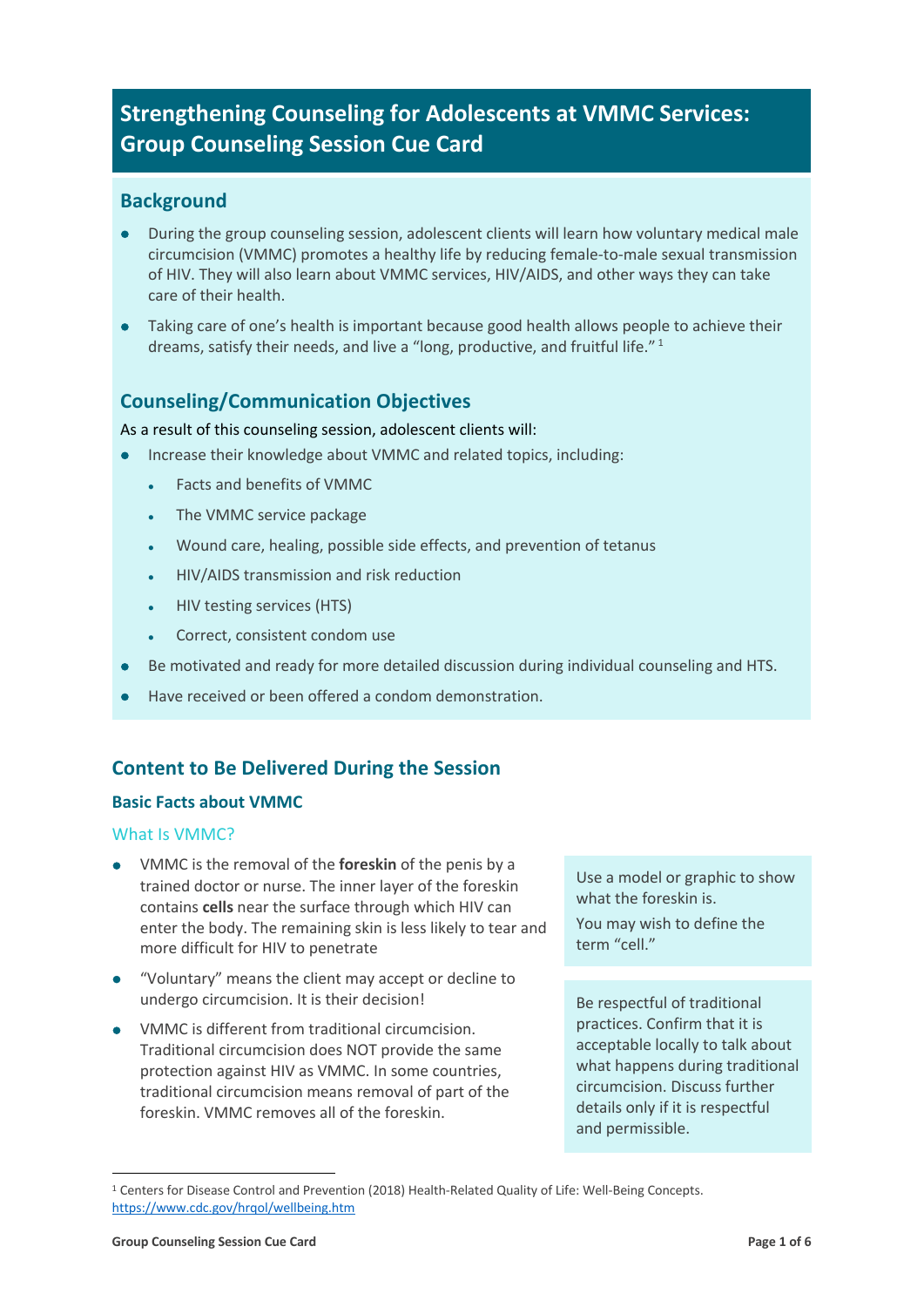## Key Terms and Concepts Related to VMMC

- **.** Sexual intercourse is when a man inserts his penis into his partner's vagina or anus. It can also refer to oral intercourse.2 Oral intercourse is when one partner puts their mouth or tongue on their partner's penis or vagina.
- **•** Sexually transmitted infections (STIs), such as gonorrhea, syphilis, chlamydia, and herpes, are spread from person to person during sex (vaginal, oral, or anal) or close intimate contact. Common symptoms of STIs include discharge from the penis or vagina, a burning sensation in the penis, sores on or around the genitals, and abdominal pain. $3$
- **Masturbation** is when people touch their own bodies for sexual pleasure. For boys and men, this may involve stroking or rubbing the penis when it is erect. Masturbation may result in ejaculation/orgasm, but not always.

## Benefits of VMMC

- Circumcised men are at lower risk of acquiring HIV and other STIs.
- **e** Circumcised men are at lower risk of *urinary tract* **infections** and **cancer of the penis**.

l Circumcised men may find it easier to maintain cleanliness of the penis and improve hygiene.

You may wish to explain/define the urinary tract, urinary tract infections, and cancer of the penis.

## VMMC Cautions and Risks

- VMMC only partially reduces the risk of acquiring HIV through sexual intercourse, so condoms must be used correctly and consistently to avoid HIV transmission after VMMC.
- Complications from VMMC are rare, but can be serious if ignored or improperly treated.
- Risks (also called "adverse events") include infections such as tetanus, a serious bacterial infection that can affect the brain and nervous system and can lead to severe muscle spasms, serious breathing difficulties, and death.

<sup>&</sup>lt;sup>2</sup> Sex etc. (n.d.) Sex Terms. Answer and Rutgers University. https://sexetc.org/sex-ed/sexterms/?pageNum=10&topic%5B%5D=sex-terms-sex&alphabet= <sup>3</sup> World Health Organization (WHO) (2019) Sexually transmitted infections (STIs). WHO fact sheet (June 14).

http://www.who.int/news-room/fact-sheets/detail/sexually-transmitted-infections-(stis)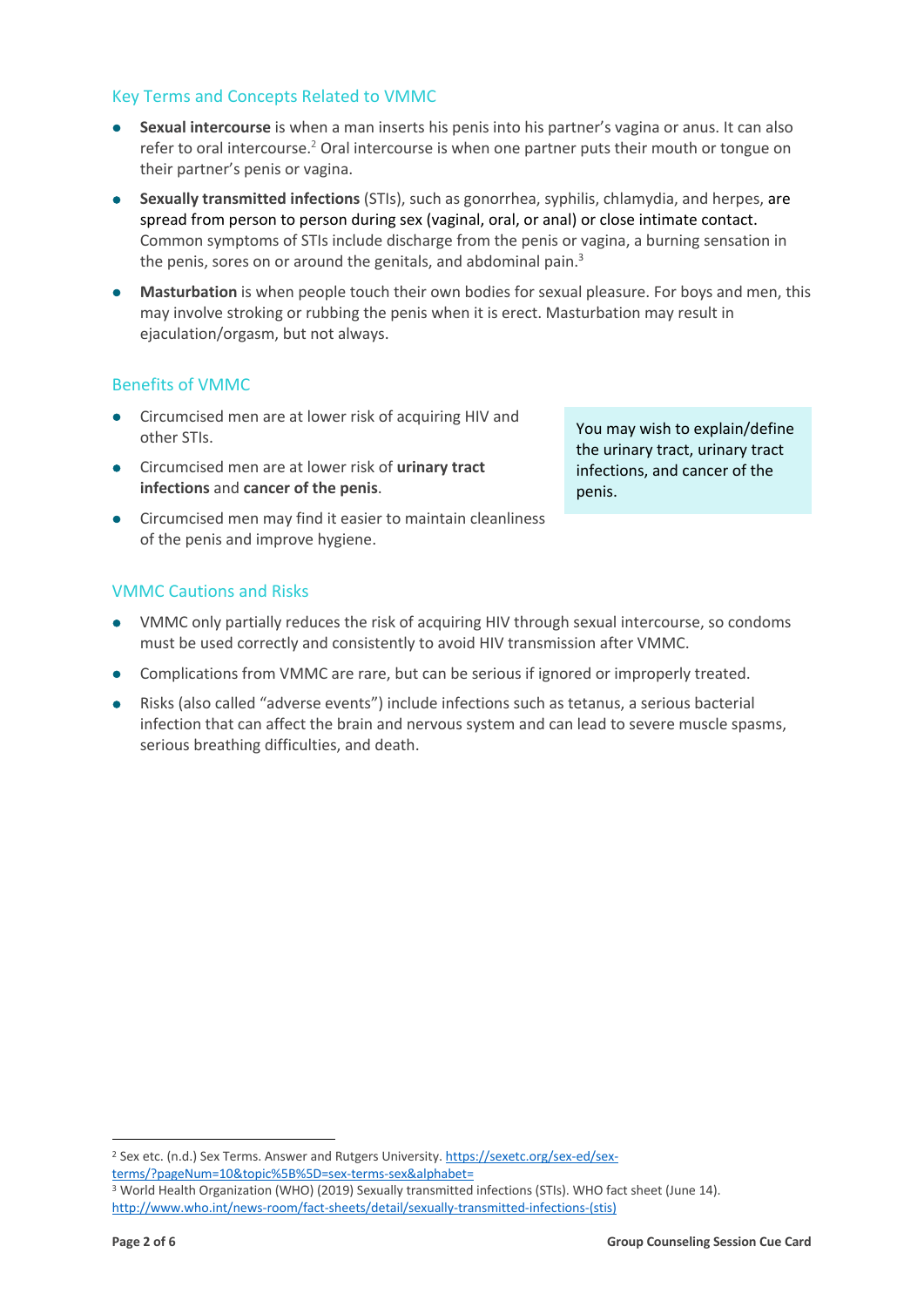## **The VMMC Process: Eight Steps**

- 1. **Registration and waiting:** Clinic staff collect the client's information and a consent form, signed by the client (if over the age of majority) or his parents or guardians.
- 2. **Group general education:** This counseling session, where clients receive general information about VMMC and HIV/AIDS.
- 3. **Individual counseling and HIV testing:** A private session where the client can ask questions and is offered **voluntary** HIV testing.

Remind participants that they should feel free to ask questions at any time about VMMC or other topics important for maintaining good health. Tell them not to be shy. You are there to answer their questions.

- 4. **Post-HIV test counseling:** If the client chooses to be tested for HIV, the counselor meets with him (and his parents or guardians if he is under the age of majority) to discuss the results.
- 5. **Clinical screening:** Clinic staff make sure the client is in good health for VMMC.
- 6. **VMMC procedure:** A doctor or nurse performs the procedure.
- 7. **Immediate postoperative care:** Clinic staff check that the circumcision went well and give the client information on how to take care of the wound and painkillers to manage any pain.
- 8. **Postoperative follow-up care and counseling:** The wound is checked to ensure proper healing.

## Follow-Up Care and the Healing Period

After circumcision, the doctor or nurse will provide:

- Pain medication to take home
- Instructions on wound care and when to come back for the two follow-up appointments (two and seven days following the procedure)
	- Follow-up visits are critical to ensure proper wound care and healing!

#### Important care and healing tips include:

- Abstain from masturbation and sexual intercourse for six weeks after the VMMC procedure.
- Do NOT put any herbs, cow dung, or any other substances on the wound. It should be kept dry!
- Following these instructions for wound care will help avoid infections such as tetanus, a serious bacterial infection that affects the brain and nervous system and can lead to severe muscle spasms, serious breathing difficulties, and death.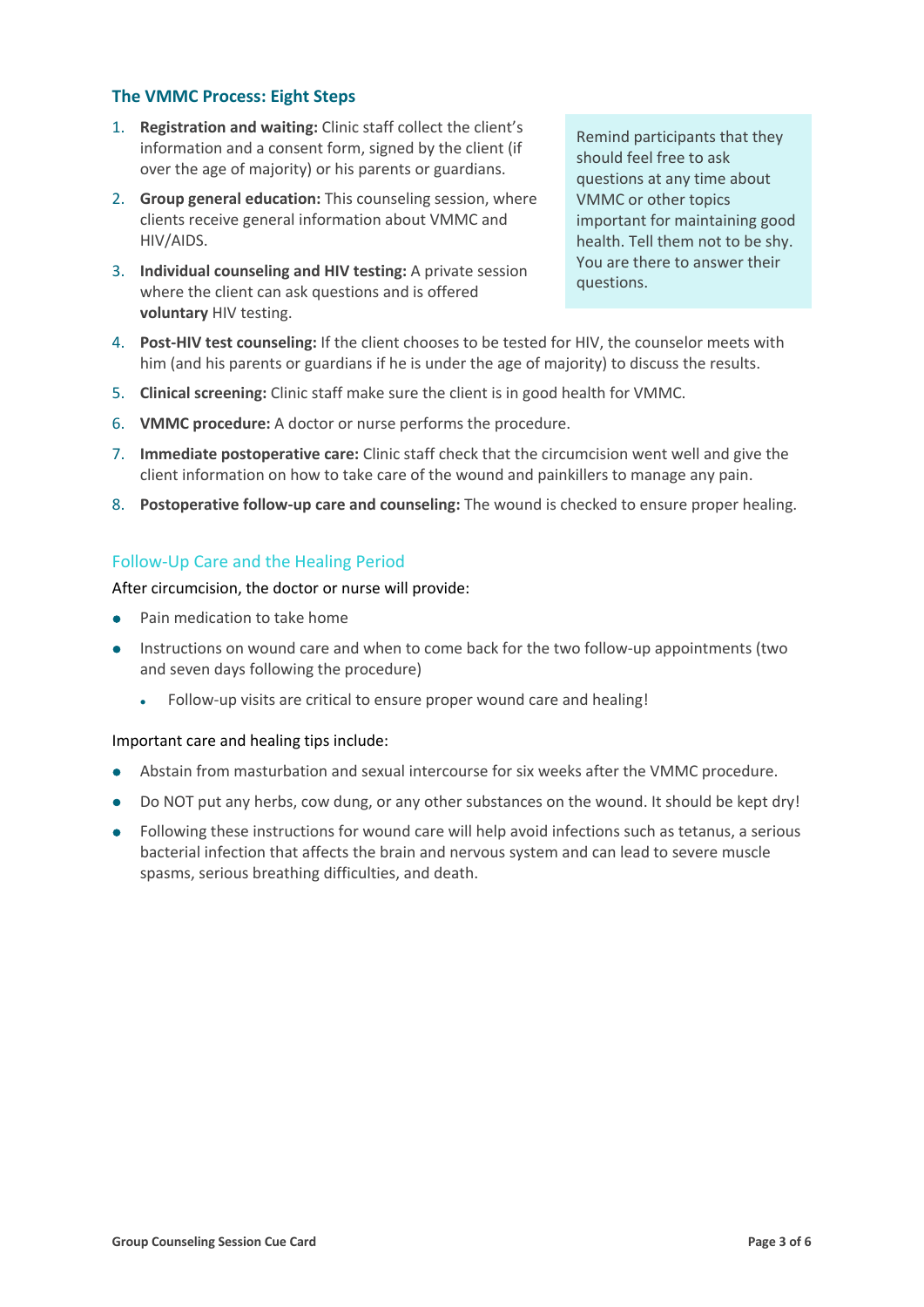## **Basic Facts about HIV/AIDS**

## Overview of HIV and AIDS

- l HIV is the human immunodeficiency virus. It can enter the body in various ways, and is the virus that causes AIDS (acquired immune deficiency syndrome).
- l Both HIV and AIDS affect the immune system. The immune system helps the body fight germs that cause diseases.
- When a person is living with HIV, the immune system becomes weaker over time, making it harder for the body to fight off certain types of diseases.
- AIDS develops after someone has lived with the HIV virus in their body, usually for many years. AIDS severely weakens the immune system, leading to serious infections and health problems.
- Medicines called "anti-retroviral" drugs or "ARVs" can help prevent HIV from developing into AIDS.
- People living with HIV can live long, healthy lives by taking ARVs and getting regular checkups with a doctor, nurse, or other health care provider.
- People living with HIV should start on ARVs as soon as possible to prevent the virus from spreading through the body and weakening the immune system.
- A person living with HIV can be and look healthy but still transmit HIV to others.

## HIV is transmitted through:

- l Unprotected sex or sex without a condom with an HIVpositive person
- Blood (contaminated injection equipment, open sores/wounds on or around the penis/genitals, infected blood transfusions)
- **•** From a pregnant woman living with HIV to her baby in her womb, during delivery, or through her breast milk

## HIV cannot be transmitted through:<sup>4</sup>

- Shaking hands or hugging
- $\bullet$  Air or water
- Saliva, tears, or closed-mouth kissing
- Insects (including mosquitoes) or pets
- Sharing toilets, food, or drinks

You may wish to show adolescent clients a condom to confirm they know what one is.

You may wish to discuss the four bodily fluids through which HIV is transmitted: blood, semen, breastmilk, vaginal fluids.

 <sup>4</sup> Centers for Disease Control and Prevention (2019) HIV: HIV Basics: HIV Transmission. https://www.cdc.gov/hiv/basics/transmission.html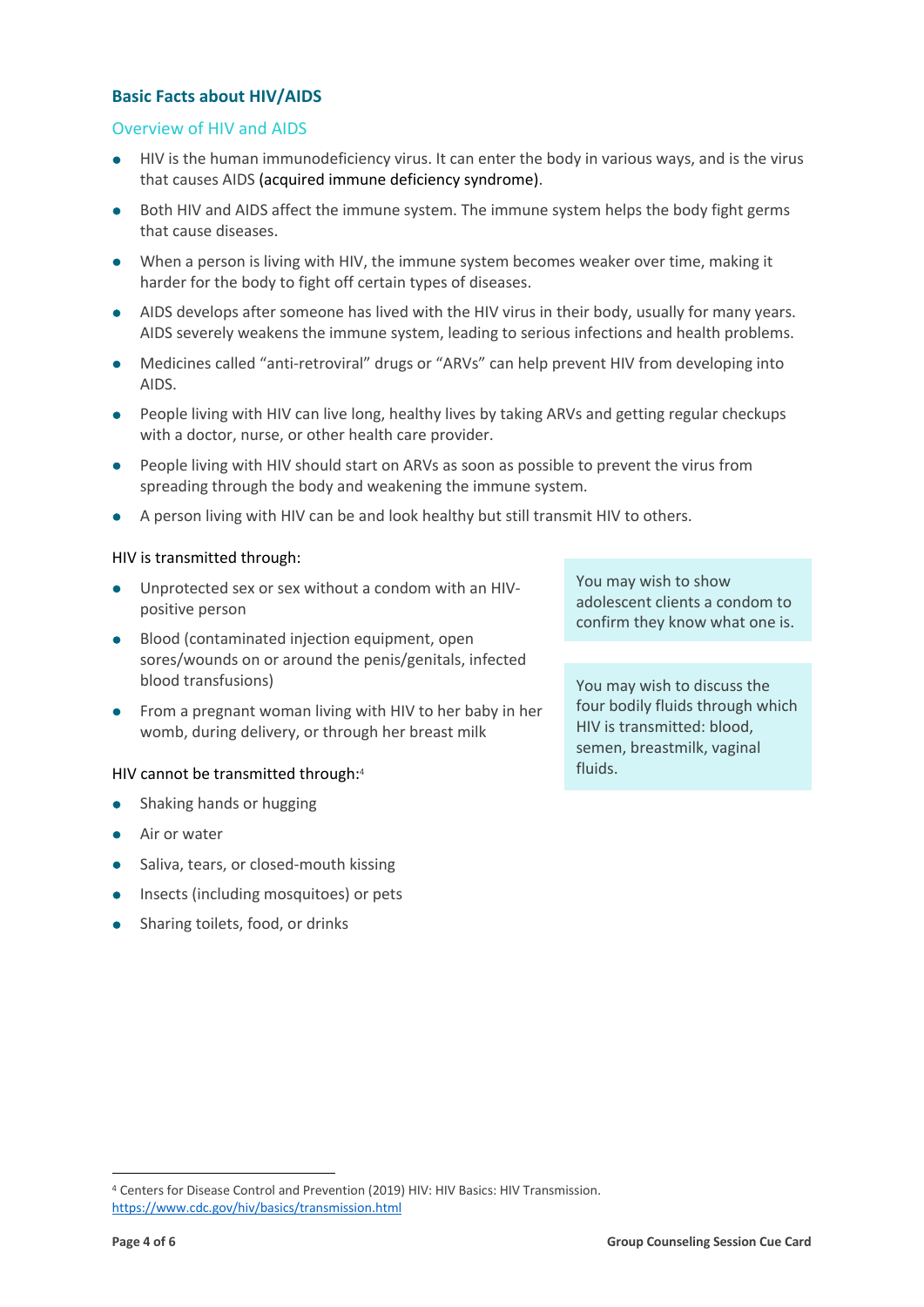## Known Risk Factors for HIV

- Having sex without a condom with a person living with HIV (whether or not the person's HIV status is known)
- Having more than one sexual partner
- Sharing syringes, needles, or other sharp objects; or injecting drugs with used/unclean needles contaminated with HIV
- l Presence of other STIs, which makes it easier to become infected with HIV
- NOT being circumcised (for men). Remember: VMMC provides partial protection against HIV

#### How to Prevent HIV

- Use condoms correctly and consistently when having sex. Condom use can also help prevent unplanned pregnancies.
- Avoid having many sexual partners at the same time.
- l Avoid sharing syringes, needles, or other sharp objects that could be contaminated with HIV.

## Voluntary HIV Testing

- HIV testing is important because a person could be HIV-positive and not know it if they have not been tested for HIV recently and have been exposed to the HIV virus.
- l After the group counseling session, participants will be offered a **voluntary** HIV test. Voluntary means they are free to choose to get tested or not.
- **•** The test is also **confidential**. Everything you discuss with the counselor will be kept private between you and the counselor.

## **Condom Demonstration**

Before ending the session, discuss relevant information about sex and offer to give a condom demonstration:

- The condom demonstration is NOT meant to encourage adolescents to start having sex at an early age. Rather, it is intended to build participants' awareness and skills so that when they are ready to have sex they know how to use a condom and understand why it is important.
- **•** The demonstration is **optional**. Anyone that does not want to see the demonstration can step outside to the waiting area.
- Confirm: Can I proceed with the discussion and condom demonstration?

#### Before the condom demonstration, discuss what it means to "have sex":

• Sex, sexual activity, and physical affection include many behaviors, from hugging, kissing, and touching the genitals (your private parts), to sexual intercourse. As discussed earlier, examples of sexual activity include vaginal, anal, and oral sex.